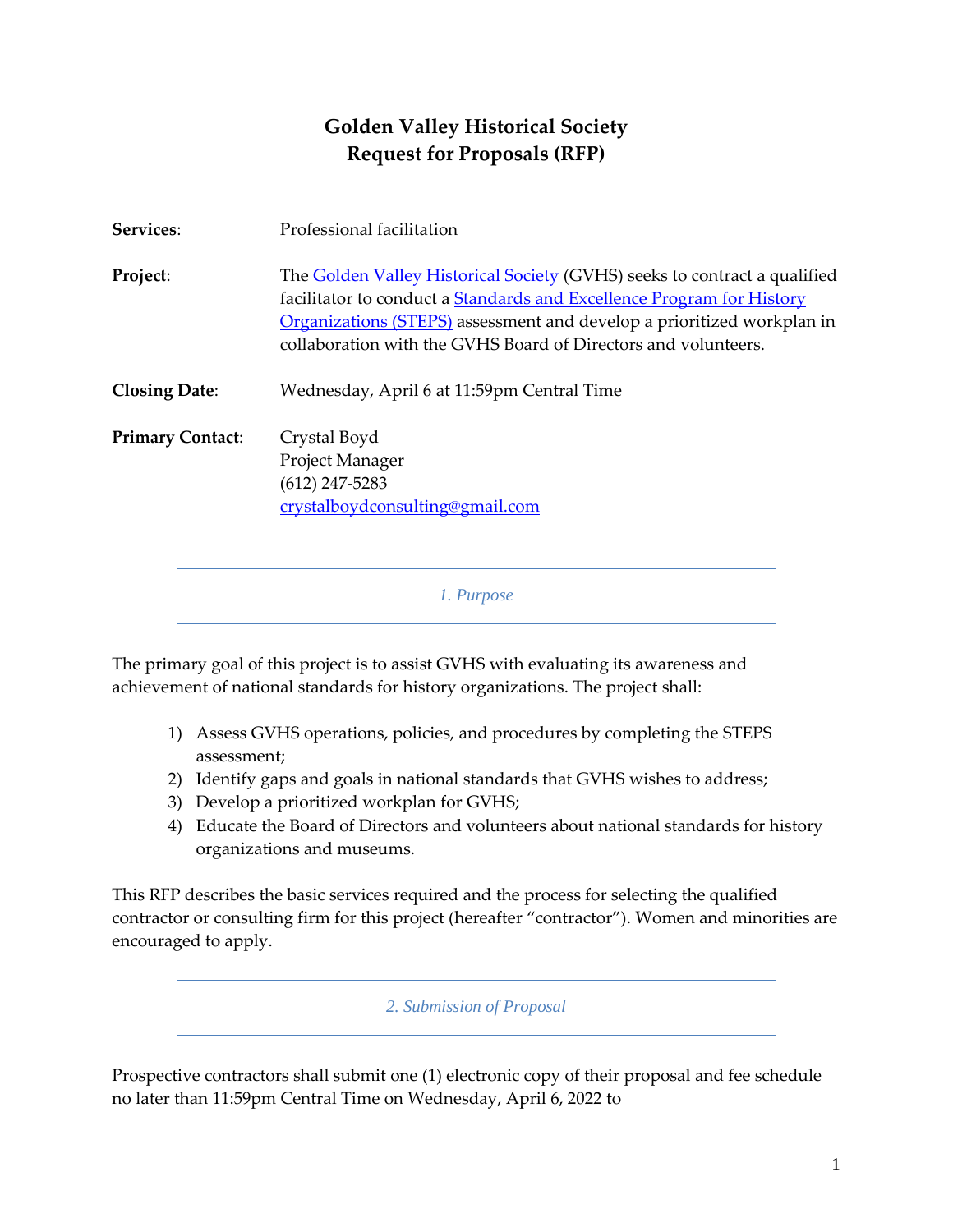[crystalboydconsulting@gmail.com.](mailto:crystalboydconsulting@gmail.com) All proposals must be clearly marked "GVHS – STEPS Assessment" in the subject heading.

All submissions must be received by the RFP closing date. Incomplete submissions and submissions received after the closing date will not be accepted.

## *3. Background Information*

The Golden Valley Historical Society (GVHS) was organized in 1974. Its mission is to find, preserve, and disseminate historical knowledge about the city of Golden Valley, Minnesota. In pursuit of this mission, GVHS collects oral histories, written documents, photographs, video histories, and three-dimensional objects. GVHS is an all-volunteer organization that manages a collection of 1,900 archival records and 570 three-dimensional objects. The collections are stored in the oldest church building in Golden Valley, which was built in 1882.

In 1997, GVHS acquired the city's oldest church as a permanent home. In 2012, the GVHS Board of Directors and membership began fundraising to build an addition to house permanent and rotating exhibitions, object storage, and office space. Construction began in late 2013 and was completed in mid-2014. The first permanent museum exhibit opened in fall 2018.

GVHS is now pursuing a series of grants and other projects that will raise its profile among people who live, work, and play in Golden Valley. In 2016, GVHS developed its Collections Management Policies and Procedures. In 2017, it conducted a full collections inventory and developed a Conservation Assessment and Long Range Preservation Plan. In 2019, GVHS completed cataloging its archives and three-dimensional objects. It also began transferring database records from PastPerfect to Collective Access and updating its website. In 2021, GVHS developed a Disaster Plan.

GVHS now seeks to complete a STEPS assessment and develop a prioritized workplan. This process will help to ensure that GVHS meets national standards for history organizations.

*4. Scope of Services*

GVHS seeks to contract a qualified facilitator to conduct a STEPS assessment and develop a prioritized workplan for GVHS. The contractor will work closely with the GVHS Board of Directors and volunteers.

The contractor shall:

• Host 1 kickoff meeting with GVHS Board (July 2022).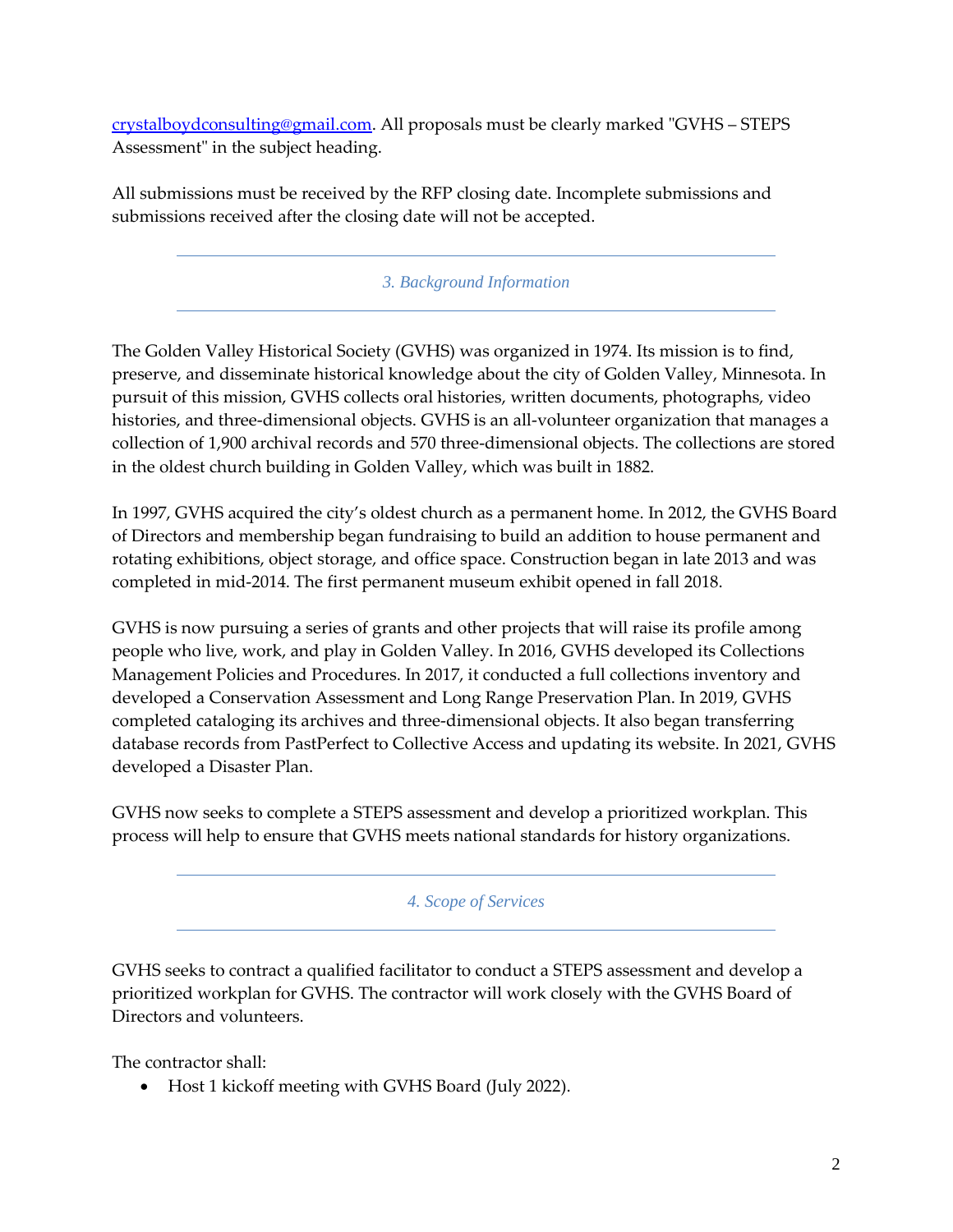- Host at least 6 meetings with the GVHS Board and volunteers to conduct the STEPS assessment (August 2022 – March 2023, most likely skipping December 2022).
- Provide all materials and supplies needed for project completion, including printing STEPS workbooks for each Board member (approx. 290 pages/workbook for 12 participants).
- Develop a prioritized workplan, including 1 round of revisions with the GVHS Board.
- Host at least 2 meetings with the GVHS Board and volunteers to develop and review a prioritized workplan (April – May 2023).
- Collaborate with the GVHS newsletter editor to write 1 newsletter article and 1 Facebook post.
- Give 1 close-out presentation to the GVHS Board (June 2023).
- Submit 1 final report summarizing project activities and findings.
- Coordinate with the GVHS project manager throughout the project as needed.
- Note: This project may be funded in part through a Minnesota Historical and Cultural Heritage Grant and must be carried out in accordance with the provisions outlined by the [Minnesota Historical and Cultural Heritage Grants Manual.](https://www.mnhs.org/preservation/legacy-grants/grants-manual)
- Note: Some meetings may be virtual, as agreed upon during the kickoff meeting.

The contractor shall submit the following deliverables:

- Completed STEPS workbook (.pdf file)
- Prioritized workplan (.doc file)
- 1 newsletter article
- 1 Facebook post
- Final report summarizing project activities and findings

Individuals hired for this work are considered contractors and not GVHS employees. No sick leave, vacation, or medical benefits are provided for this work. Contracted individuals will be responsible for their own state and federal income taxes.

*5. Required Knowledge, Skills, and Abilities*

The selected contractor shall possess the following qualifications:

- Minimum of B.A. in History, Museum Studies, Nonprofit Management, or related fields.
- Experience conducting STEPS assessments (preferred) or strategic planning.
- Experience working with small, all-volunteer history organizations.
- Background knowledge of Minnesota history.
- Ability to travel to GVHS and/or the necessary equipment to host virtual meetings.
- Ability to organize project records and meet deadlines.
- Skill in managing, leading, communicating, and collaborating with a wide range of stakeholders to accomplish project goals.
- Excellent oral and written communication skills.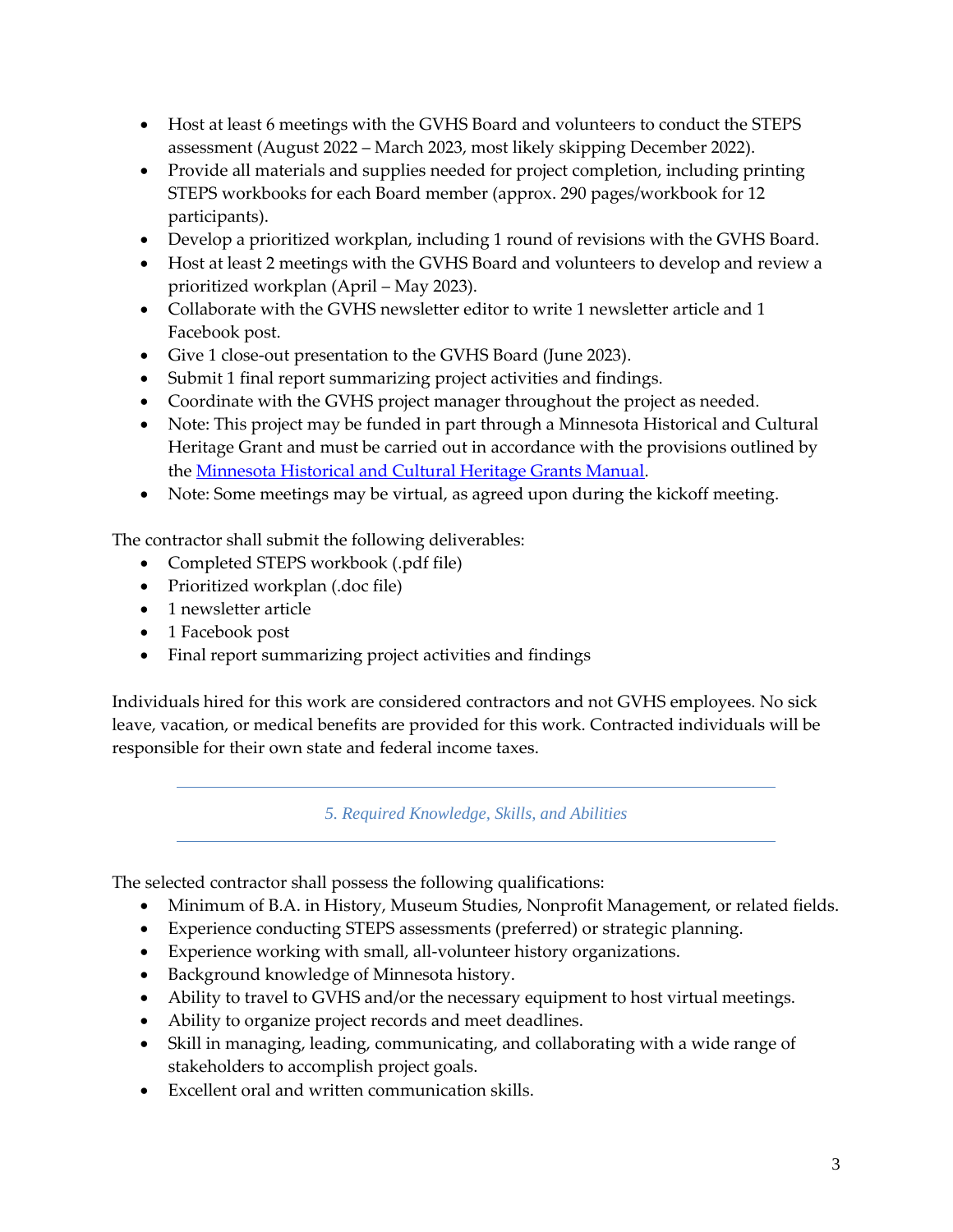*6. Project Timeline*

**Date Activity** Thursday March 31, 2022 RFP issued Wednesday April 6 at 11:59pm Central Time RFP responses due Friday April 8, 2022 **Estimated contract award** Friday July 1, 2022 **Project start date, dependent on funding** June 30, 2023 Estimated project end date

Proposals will be evaluated within a maximum of two weeks after RFP responses are due. Bidders will be notified of their status as soon as possible thereafter.

*7. Proposals*

# **Minimum Proposal Contents**

Proposals from qualified contractors shall include, at a minimum, the following sections:

1. Project Understanding and Approach

• Describe project understanding and identify the approach to fulfill the scope of services and deliverable requirements.

## 2. Similar Project Experience

- Identify similar project experience within the last 3-5 years.
- Provide a reference and contact information for each project described above.
- Submitted projects shall represent work of the proposed contractor or consulting team and not just that of the firm, if applicable.
- By submitting a response to this RFP, the respondent hereby authorizes GVHS to contact references and make such further investigations as may be in the best interest of the organization.

3. Contractor Profile, Team, and Project Manager Qualifications

- Submit a contractor or consulting firm profile and identify a project manager, work performed on similar projects, and project manager qualifications.
- Identify additional team members, including subcontractors if required, and their previous experience, qualifications, and training details.
- Identify where bidder personnel and subcontractors are located.
- The contractor is encouraged to use minority- and women-owned businesses in the implementation of the scope to the fullest extent possible.

4. Schedule and Work Plan

• Identify the key work tasks, milestones, and critical path based upon GVHS's proposed project completion date of June 30, 2023.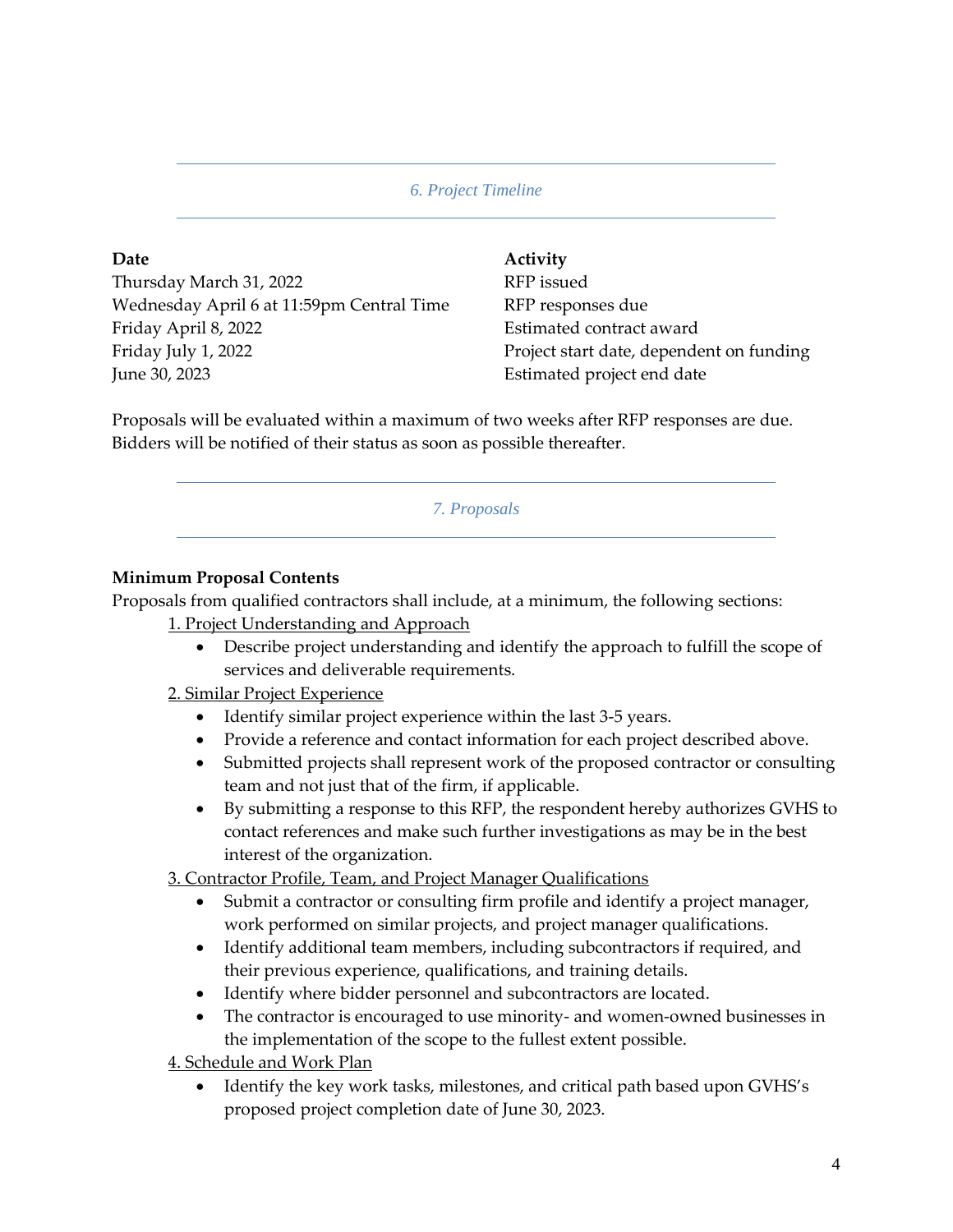• Any proposals that describe work beyond GVHS's preferred project completion date must provide clear justification for the scheduling overage.

5. Fee

- Identify total fee to complete described work with a breakdown of tasks, estimated hours, and hourly rates.
- The fee shall be structured "hourly-not-to-exceed" unless an alternative fee structure is proposed as appropriate.
- Costs for each phase of service shall be individually delineated.
- Include the following items in the proposed budget, if applicable: travel costs, print services, mailing costs, supply costs if any, etc. The total fee shall reflect all costs, included but not limited to, subcontractors/consultants, meeting allowance, specified deliverables, overhead, profit, and reimbursable.
- Also include estimated costs for materials in the fee proposal under reimbursable expenses. As appropriate, the contractor shall include the cost for coordinating purchases and receipt of materials in the fee proposal.
- Please note that indirect/overhead is not an allowable expense under the terms of the Arts and Cultural Heritage Grant, so GVHS is unable to cover this line item.

# **Conditions on Receipt of Proposals**

This RFP does not obligate GVHS to award any specific project. GVHS reserves the right to cancel this solicitation or to change its scope if doing so would be in the best interests of GVHS. GVHS also reserves the right to waive irregularities in proposal content or to request supplemental information from prospective bidder(s). All documents included in this package do not constitute a legal offer. A legally binding contract will not be formed until all parties involved have fully executed a written contract that incorporates all mutually agreed-upon instructions, specifications, conditions, and fees.

*8. Proposal Evaluation and Selection Process*

- 1. Shortly after the submission deadline, a selection committee comprised of the GVHS Board will review all proposals. At its discretion, GVHS may elect to conduct interviews with prospective contractors as part of the selection process.
- 2. GVHS will evaluate proposals based on the following criteria:
	- a. Project understanding and approach
	- b. Previous experience with similar projects
	- c. Bidder and sub-contractor qualification, technical expertise, knowledge, and experience
	- d. Schedule and Work Plan
	- e. Fee
	- f. Any other factor(s) that might aid in selecting the best candidate.